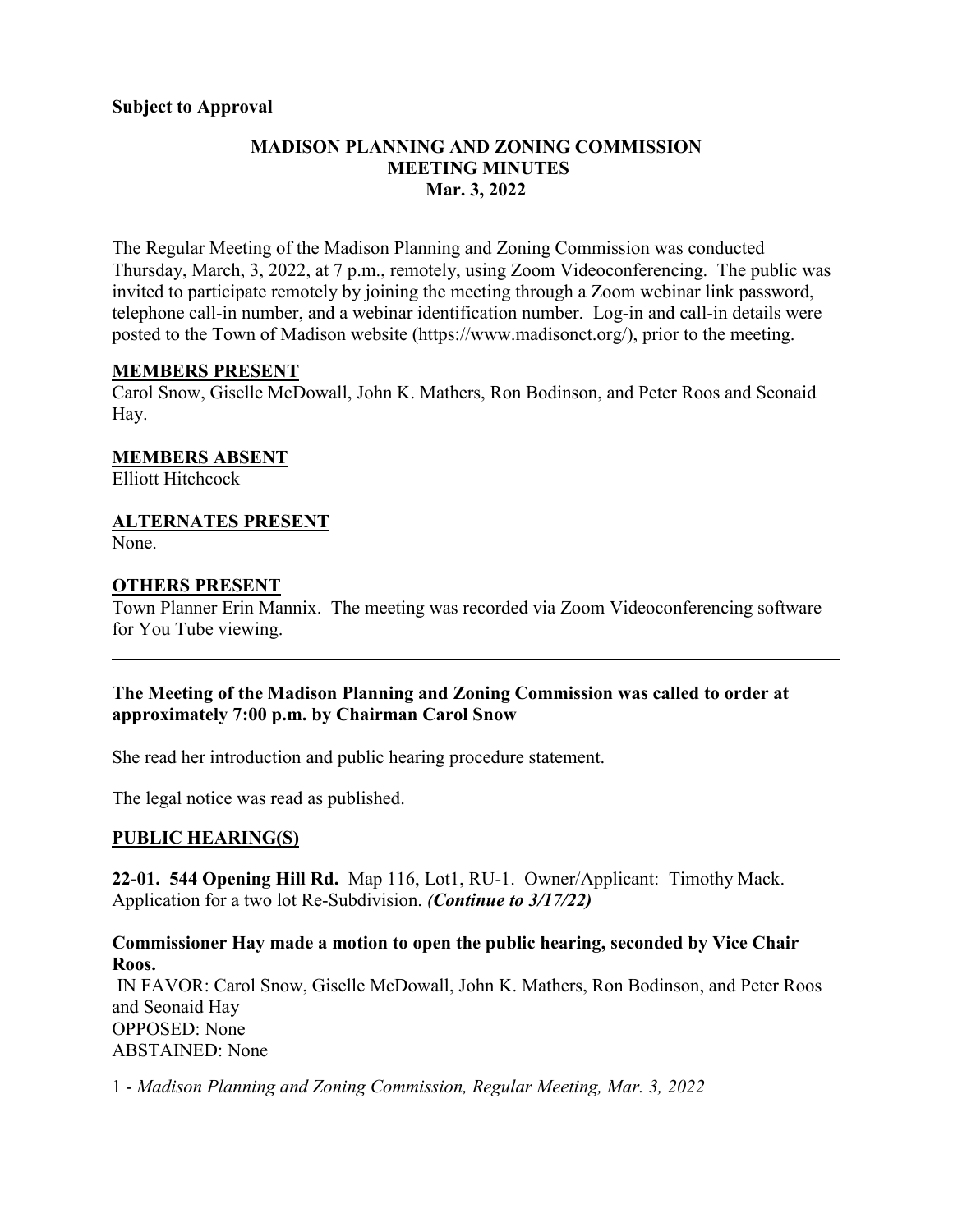**Commissioner Hay made a motion to continue the public hearing to March 17, 2022, seconded by Vice Chair Roos.** IN FAVOR: Carol Snow, Giselle McDowall, John K. Mathers, Ron Bodinson, and Peter Roos and Seonaid Hay OPPOSED: None ABSTAINED: None

## **REGULAR MEEETING:**

Chairman Snow received a request from Keith Nielsen, who will be representing **21-30. 109 Hartford Ave** to present first, as he has another commitment with another municipality, she then asked for a motion to restructure the agenda.

### **Commissioner Mathers made a motion to restructure the agenda, seconded by Vice Chair Roos.**

IN FAVOR: Carol Snow, Giselle McDowall, John K. Mathers, Ron Bodinson, and Peter Roos and Seonaid Hay OPPOSED: None ABSTAINED: None

#### **a. Pending Applications:**

**21-30. 109 Hartford Ave**. Map 12, Lot 79, R-4. Owner: Amy Cohen; Applicant: Docko, Inc. Application for Coastal Site Plan Review to restore existing deteriorated shoreline stabilizing retaining wall. *(Request for action)*

Keith Neilson, with Docko, Inc who specializes in shoreline facilities and water fronts presented the application. He states the applicant has a beach front location, and the property has been subject to damage in several recent storms and they started the coastal site plan process several months ago. Document, sheet 1 which shows the existing conditions were discussed. Commissioner Mathers asked about the current conditions of the seawall and further asked if the new vegetation is suitable for the new conditions. Chairman Snow asked for the planting table to be shown and stated that the applicant did a great job revising and responding to the recommendations of DEEP. Being that were no further questions or comments from the Commissioners the following motion was made.

**Commissioner Mathers made the motion to approve application 21-30. 109 Hartford Ave. Map 12, Lot 79, R-4 to restore the existing deteriorated shoreline, stabilizing a retaining wall, as shown on a revised set of plans by Docko, and incorporated dated February 12, 2022 with the following conditions: Number one: that the applicant contact, the zoning enforcement officer prior to the start of any construction activities and number 2: that all**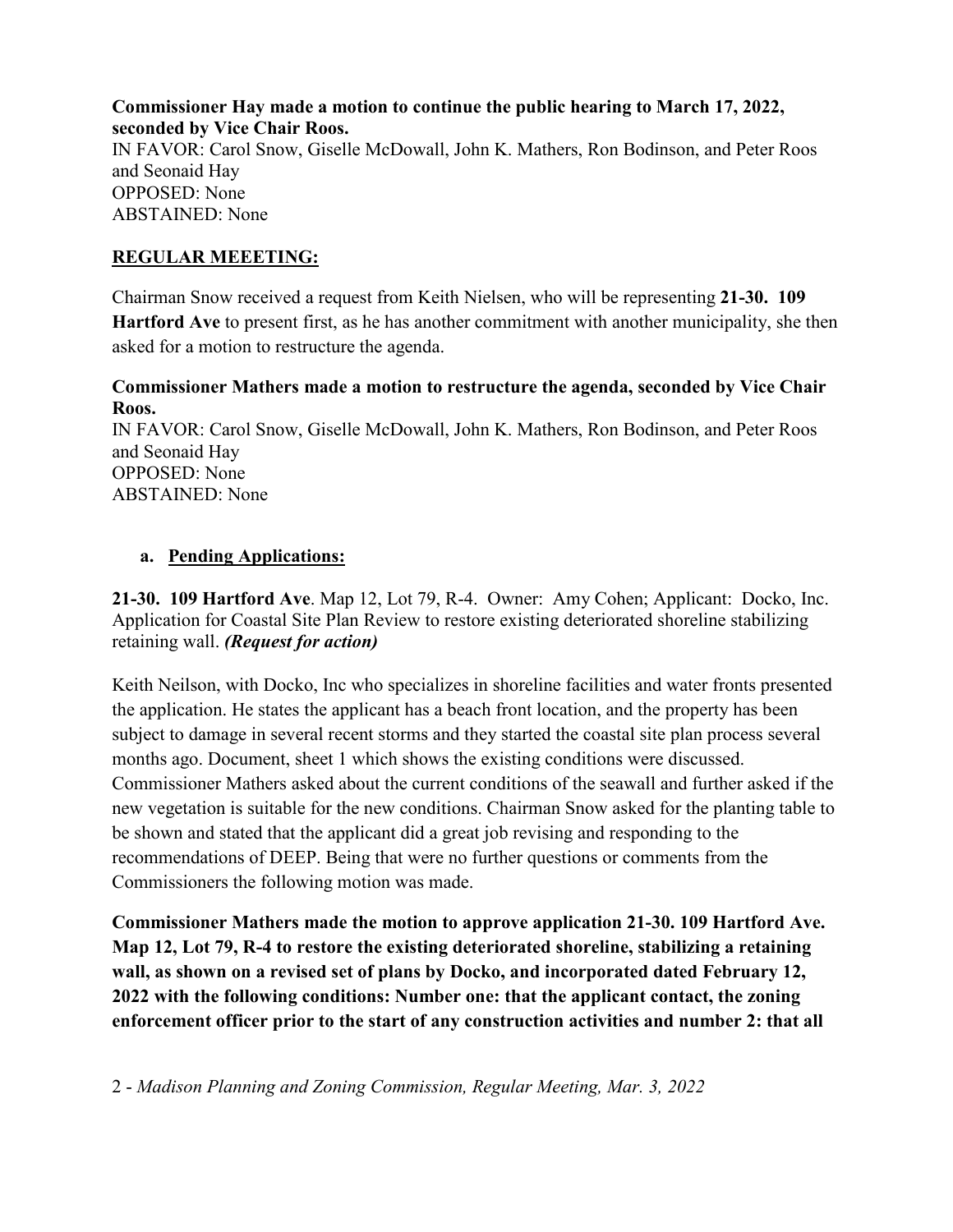**erosion and sedimentation control measures be installed prior to any site work and be maintained for the duration of the project. Seconded by Commissioner Hay**

IN FAVOR: Carol Snow, Giselle McDowall, John K. Mathers, Ron Bodinson, and Peter Roos and Seonaid Hay OPPOSED: None ABSTAINED: None

**Chairman Snow states, this application is approved with a finding that it's consistent with coastal use and resource policies of the State of Connecticut. Effective date of this approval is March 18, 2022.**

**22-03. 1362 Boston Post Rd**. Map 31, Lot 38/1, R-2. Owner/Applicant: Town of Madison. Site Plan Modification for Salt Meadow Park tree landscape plan. *(Request for action)*

Austin Hall - Director of Beach, Recreation and Senior Services and members of the MAD for tress – Robert Kuchta and Fran Brady were present for the Town of Madison. Mr. Hall stated that the Town has partnered with MAD for tress to beautify Salt Meadow Park and to provide needed shade and delineation of parking areas. Mr. Hall stated there was a landscape plan that was developed back in 2013 (that did not happen) and with the help of MAD for trees, a new plan was developed. Furthermore, this project supports a local business – Summer Hill Nursey and this will be a community effort.

Mr. Brady, founder of MAD for trees states the project is being funded for free by the generous donations of Madison residents and that planting will take place after Earth Day.

Commissioner Hay asked about the sizes of the trees and wondered if they are susceptible to being knocked down by winds. Mr. Kuchta states most of the trees will be 3, 5 or 7 gallons (7 being the largest) and in his experience the smaller trees are able to adapt to their root systems more quickly.

Commissioner Bodinson stated he is not in support of this application as the priorities are odd, he further states, the Salt Meadow Board voted about 3-4 years ago to put in a restroom, the Town appropriated the money and the design was made and its still not installed.

Town Planner, Mrs. Mannix recommended to Mr. Hall to have someone mark out all of the buried lines, before digging as there are gas lines and other utilities.

Noreen Kokoruda, liaison to Planning and Zoning asked if parking spaces would be lost and would visibility be an issue. Mr. Hall states he does not see that being a problem.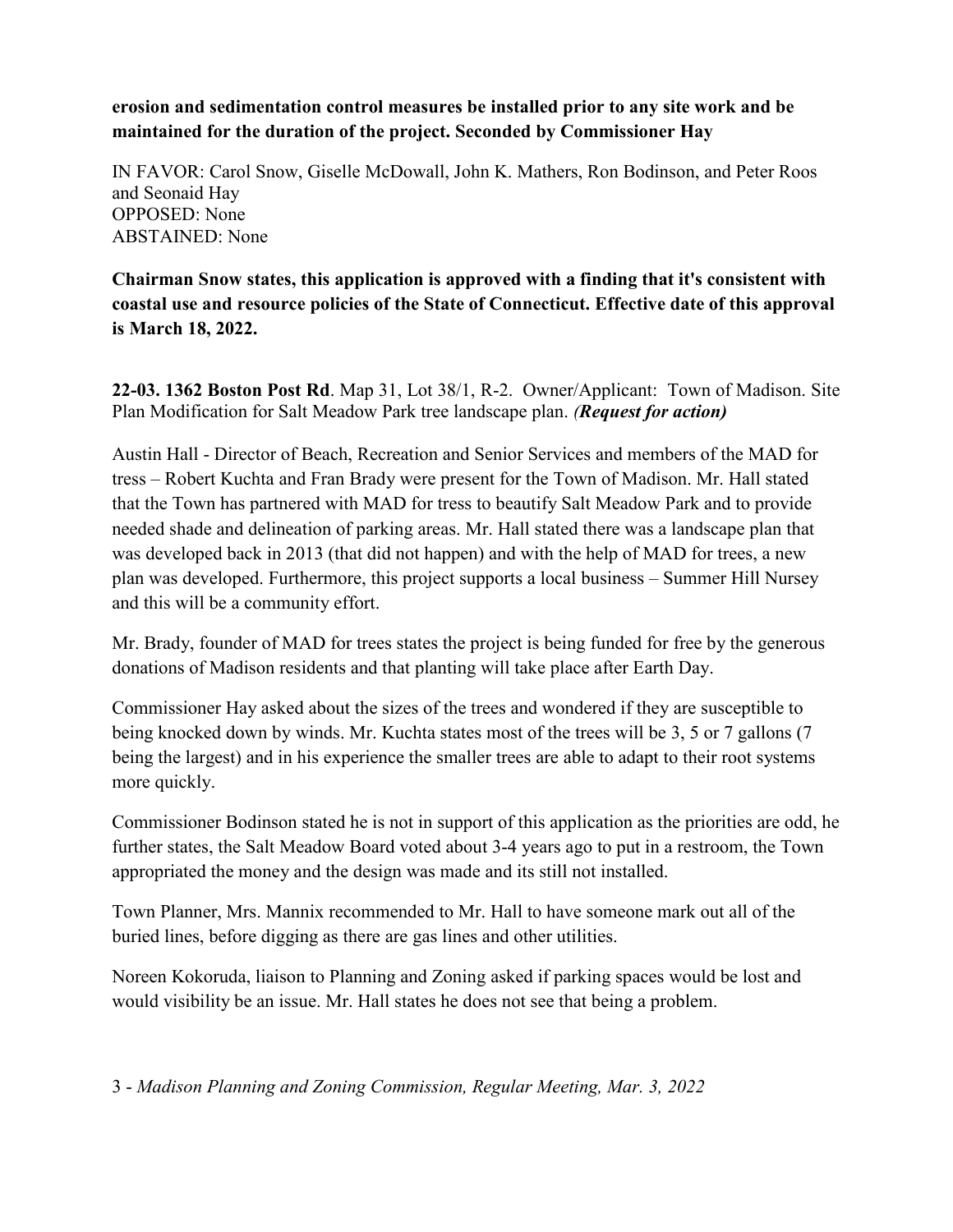**Vice Chair Roos made the motion to approve application 22-03. 1362 Boston Post Rd. Map 31, Lot 38/1, R-2; district owner, Applicant Town of Madison Site plan Modification for Salt Meadow Park tree landscape plan as shown in the application materials dated February 1, 2022. Seconded by Commissioner Mathers.** 

IN FAVOR: Carol Snow, Giselle McDowall, John K. Mathers, Peter Roos and Seonaid Hay OPPOSED: None ABSTAINED: Ron Bodinson

**21-34: 14 Railroad Ave.** Map 49, Lot 54; D-District; 14 Railroad Avenue, LLC; Site Plan Review & Special Exception per Sec.6.2.2.2 to construct 16-unit multifamily development and associated site improvements. *(Extension granted, hearing continued to 3/17/22)*

#### *Hearing continued to 3/17/22*

#### **b. New Applications:**

**22-04. 155 Overshores Drive West.** Map14, Lot 10. R-4. Owner: Scott J. Taylor and Cynthia A. Taylor; Applicant: RACE Engineering, Inc. Coastal Site Plan for repairs to existing shoreline flood and erosion control structure - concrete seawall and retaining wall. *(Table action to 3/17/22)*

**22-06. 45 Wall St.** Map 38, Lot 61, D-District. Owner/Applicant: Gulick Properties, LLC. Site Plan Review & Special Exception requests per Sec.6.2.2.2(o) to construct 5 dwelling units; Sec. 6.2.3(e) increased maximum building coverage to 28.4%; and Sec. 6.2.3 (h) increased maximum building height to 31ft. *(Scheduled for Public Hearing 3/17/22)*

#### **CORRESPONDENCE:**

**131 Cottage Rd.** Map 31, Lot 25, T-District, Cottage Road Development Partners, LLC. Request for 5-year extension to complete site plan for previously approved multifamily affordable housing development

Vice Chair Roos asked to be recused from this correspondence.

Elizabeth Torres, a housing development consultant working with Hope partnership, and the Caleb Foundation was present for the applicant and states that this parcel was acquired a couple years back and the plan is to develop 31 housing units on the site. They recently submitted a financing application to the Connecticut housing finance authority for tax credits that they would need to construct the development and as a result of their underwriting and review, they were